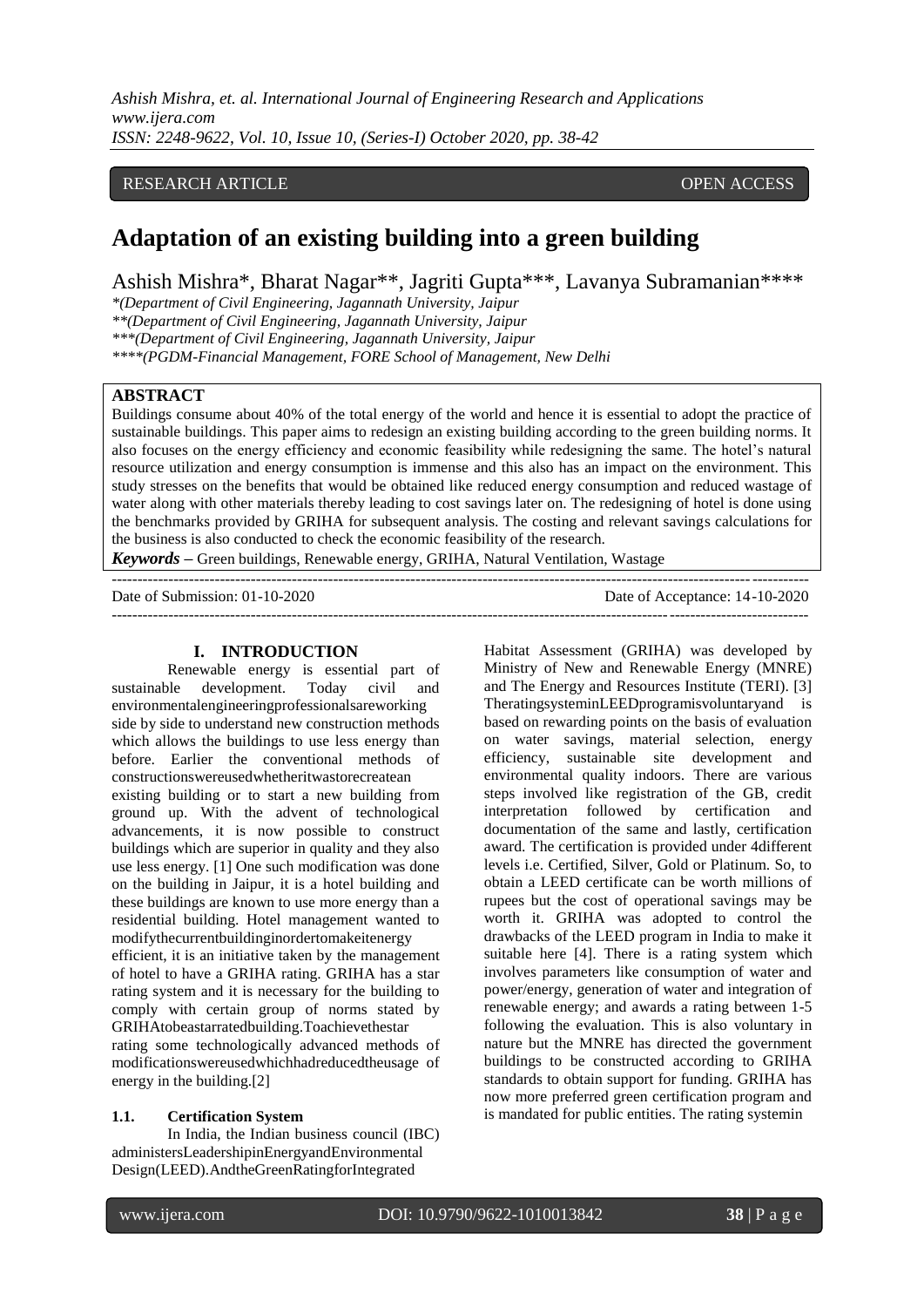*Ashish Mishra, et. al. International Journal of Engineering Research and Applications www.ijera.com ISSN: 2248-9622, Vol. 10, Issue 10, (Series-I) October 2020, pp. 38-42*

GRIHAisona100-pointratingsystemandthepoints are awarded on mandatory and optional criteria for a GB.Toacquirethecertification,theminimumpoints required is 25. The buildings that score in the range 25-40, 41-55, 56-70, 71-85, 86-100 obtain1,2,3,4 and 5 stars respectively with the maximum being a five-star green building.

# **II. CASESTUDY**

The Unique Stay Hotel in Jaipur is a 4 story building with a total of 7 rooms and one basement, it was concerned with their energy utilisation and they wanted to reduce the energy consumption of their building. The management was concerned by the utilisation because of the problems of scarce resources has been rising in the society, Jaipur is a part of Rajasthan which has been facing problems of low water supply. Being a concerned business and adopting to change with the changing consumption needs of the society the management wanted to upgrade their premises for low energy consumption which included less use of electricity and water

resources.Themanagementwantedtounderstandthe budgetary requirement for the upgradation of the facility. For facilitating their requirement there wasa research conducted to understand the ways of reducing these challenges, the research included a research review of all the available products which could be essential for green building initiative and suits the need ofresearch.

#### **III. METHODOLOGY**

The hotel's current structure along with other energy consuming devices were tested. Then appropriate replacement was decided as per the requirement of hotel. The major problems of higher resource consumption were water consumption and air ventilation which required attention as it was costing the hotel more on a regular basis. We needed equipment whose energy consumption can be monitored and subsequently wastage can be reduced [5].

For ventilation the choice of mix that is natural and mechanical ventilation process is used, this wasdone toimproveindoorenvironmentalairqualityandsave

electricity. We provided windows on east and north walls as a part ofreconstruction.

#### **IV. ANALYSIS**

We used fundamental approach for calculation of rate of Ventilation due to action of wind The analysis was done in the months of March, April and May. The wind flow direction was from easttowest, the speeds on an average in three months were 9km/hr,9.15km/hrand10.9km/hr respectively. The building is a north facing building. There were

openings given in different directions which allowed a better air flow into the building. For estimating the magnitude of air over the three months we measured the air flow speed weekly.



**Fig 1:** wind direction angle

 Alpha is assumed to be zero here as the air is assumed to be flowing perpendicular to theopening.

Thereadingsofairspeedforthethreemonthsandthe pattern is shown below.

|  |  |  |  | <b>TABLE 1:</b> Wind speed over three months |  |  |  |  |
|--|--|--|--|----------------------------------------------|--|--|--|--|
|--|--|--|--|----------------------------------------------|--|--|--|--|

| Week                        | March April |      | <b>May</b> |
|-----------------------------|-------------|------|------------|
| $\mathbf{1}$                | q           | 8.8  | 10.4       |
| $\overline{2}$              | 8.7         | 9.1  | 10.8       |
| 3                           | 8.9         | 9.5  | 11.9       |
| 4                           | 9.4         | 9.2  | 10.5       |
| Average<br>Speed<br>(Km/hr) | 9.00        | 9.15 | 10.90      |



**Fig 2:** wind speed pattern over three months

After taking the readings on a regular basis the rate of ventilation due to action of wind was calculated. [6].

 $Q=KAV(1)$ 

$$
Q =
$$
The rate of flow of air

 $K = it's$  the effectiveness coefficient, this is relative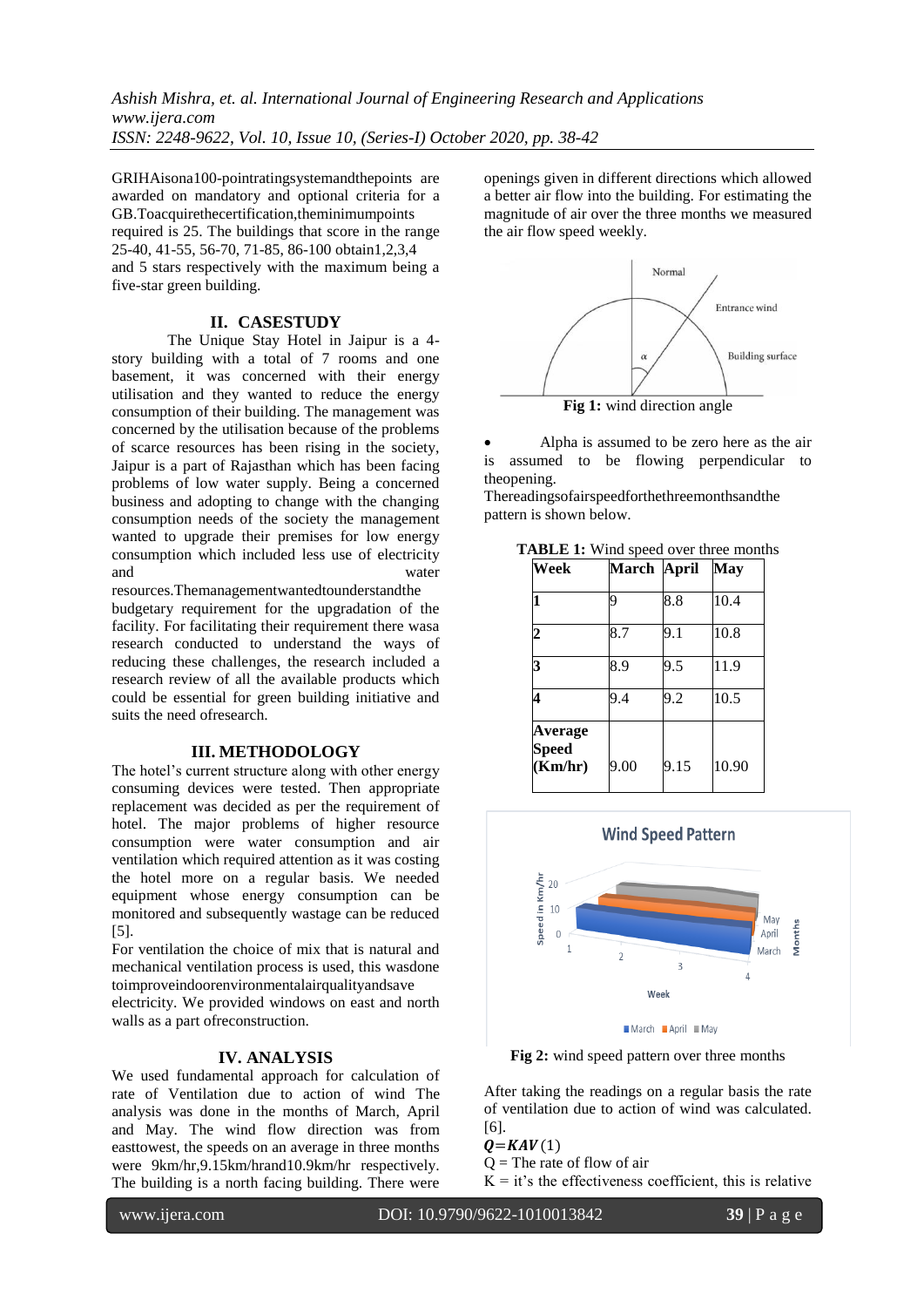to the wind direction, it also depends on the areas of two openings. It's also the ratio of areas of two openings.

 $A$  = Free area available at inlet opening V = Speed of Wind in m/hr**Calculations**

Area of inlet window at each floor A<sub>1</sub> (m<sup>2</sup>) =  $0.189$ Area of outlet window at each floor  $(m^2)$  A2 = 0.283 Coefficient of Effectiveness  $(K) = 0.668$  (ratio of areas)

## **Calculations for rate of ventilation due to action of wind:**

The calculations in the table below are according to equation (1) above;

| <b>TABLE 2:</b> Rate of Ventilation due to wind action |
|--------------------------------------------------------|
| over the months as per speed of wind. The              |
| calculations are in $m3$ per hour                      |

| Week                                                                           | <b>March</b>    | April   | <b>May</b> |
|--------------------------------------------------------------------------------|-----------------|---------|------------|
|                                                                                | 1141.51 1116.14 |         | 1319.07    |
| 2                                                                              | 1103.46         | 1154.19 | 1369.81    |
| 3                                                                              | 1128.82         | 1204.92 | 1509.33    |
|                                                                                | 1192.24         | 1166.87 | 1331.76    |
| <b>Average</b><br>rate<br>of Ventilation<br>due to action<br>of wind $m^3$ /hr | 1141.51         | 1160.53 | 1382.49    |



**Fig 3:** pattern of variation in rate of ventilation

 The pattern of air speed and ventilation rate is similar, the ups and downs visible in the graph which states that even though the airflow rate change is similar to change in the rate ofventilation.

 We used this data for implementing mixed ventilation techniques. There were small windows

and the maximum area available for fitting new windows was  $A_1 = 2.03$  sq.feet for inlet that is windows situated on the east walls and  $A2 = 3.046$ sq. feet for the windows placed at the north side, due to limitations there was no possibility of having a window on either a south or awest wall.

 Quality of the indoor environment must be ensured by maximising the natural light. Environment friendly and biodegradable materials can be used indoors in the construction phase. The materials that release residue or harmful gases must be avoided and there must be a provision for the ventilation such as advanced and cross- ventilation system etc. Also, to maintain indoor air quality, proper ventilation methods was employed along with air filtrations.

# **V. RESULTS AND RECOMMENDATIONs**

After analysing the ventilation of the building, some other installations were done whichreducedtheamountofenergythebuilding was consuming. The parameters which were used to save energy were ratings of the equipment. These equipmentwere selected basis the requirement of building. Aboveanalysis

shows that the air change rate is adequate which is less than 1.

The research was done on a building which was built without the norms of a green building. The earlier plans of the building were traditional and afterwards the renovation of the building was done according to the specifications of a green building. The list of items which were used are listed below:

|  |  |  | TABLE 3: Products and their energy rating |  |  |  |  |
|--|--|--|-------------------------------------------|--|--|--|--|
|--|--|--|-------------------------------------------|--|--|--|--|

|                                  |                                  | ັ້                                                                   |
|----------------------------------|----------------------------------|----------------------------------------------------------------------|
| <b>Item</b>                      | <b>Number of</b><br><b>Units</b> | <b>Energy</b><br><b>Rating of</b><br>each<br>item in<br><b>Units</b> |
| Air<br>conditioning<br>1 ton     | 12                               | 598                                                                  |
| Air<br>Conditioning<br>$1.5$ ton | 9                                | 898                                                                  |
| Air<br>Conditioning<br>2 ton     | 1                                | 1198                                                                 |
| LEDs 4Ws                         | 36                               | 4                                                                    |
| LEDs 18Ws                        | 22                               | 12                                                                   |
| <b>Wall Fans</b>                 | 7                                | 42                                                                   |
| <b>Key Tags</b>                  | 20                               |                                                                      |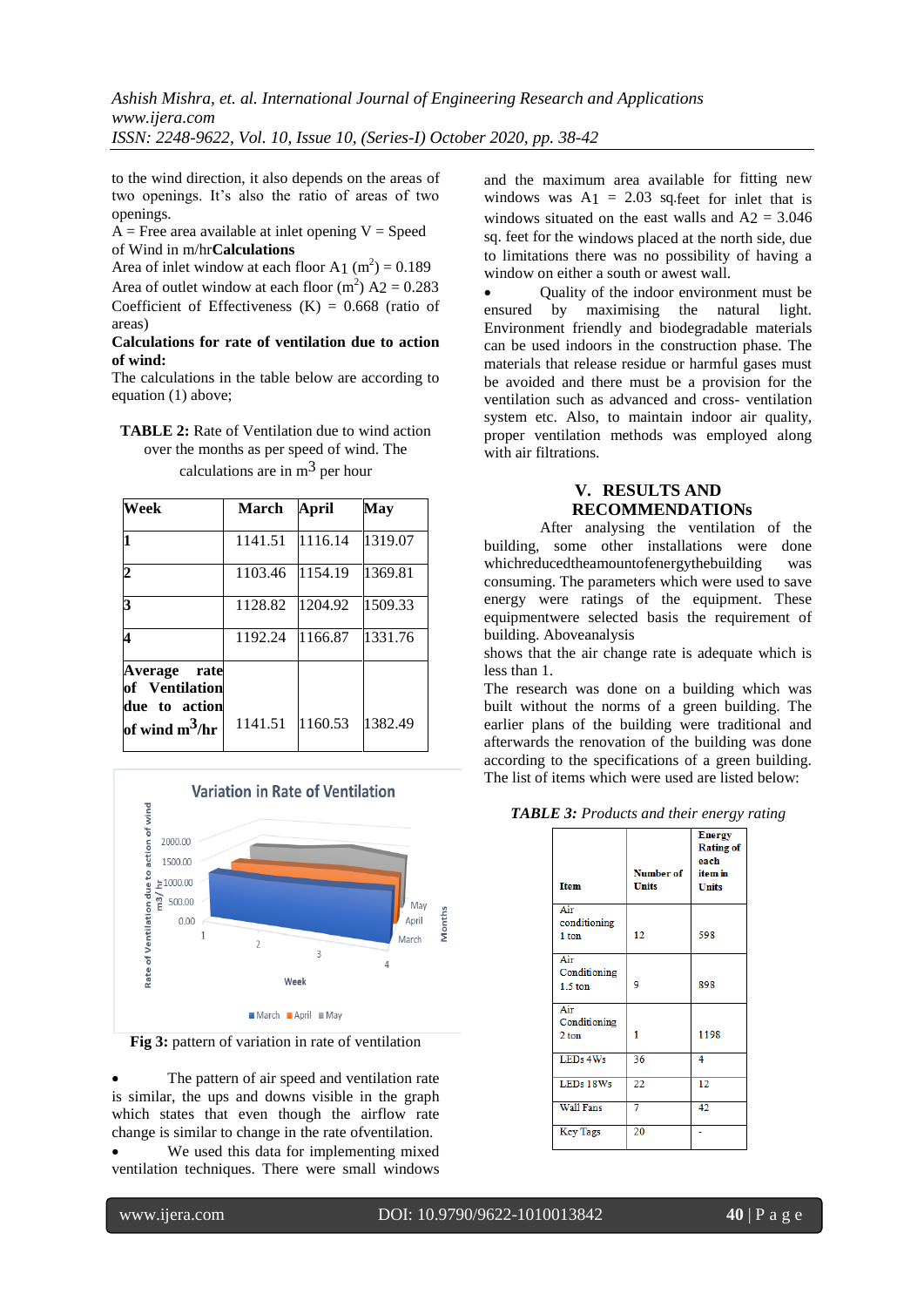## **Net Present Value (NPV) Calculations**

- The total cost of these and construction was Rs 9,46,776.
- The free cash flows of the hotel at 50% occupancy is Rs8,70,500.
- The NPV(Net present value calculations for this project is shown below:

| <b>Calculations for</b><br>Net<br><b>Present</b><br><b>Value</b> | <b>Values</b><br>of<br>Cash<br><b>Flows</b><br>in.<br><b>Respective</b><br>Years | <b>Present</b><br><b>Values</b><br>оf<br><b>Future</b><br><b>CashFlows</b> |
|------------------------------------------------------------------|----------------------------------------------------------------------------------|----------------------------------------------------------------------------|
| <b>Initial Investment</b><br>for green Building<br>Project       | $-946776$                                                                        | $-946776$                                                                  |
| 1 <sup>St</sup> Year                                             | 348200                                                                           | 348200                                                                     |
| 2 <sup>nd</sup> Year                                             | 383020                                                                           | 364780.9524                                                                |
| 3 <sup>rd</sup> Year                                             | 421322                                                                           | 382151.4739                                                                |
| 4 <sup>th</sup> Year                                             | 463454.2                                                                         | 400349.1632                                                                |
| 5 <sup>th</sup> Year                                             | 509799.62                                                                        | 419413.409                                                                 |
| <b>NPV</b>                                                       | 8, 35, 174. 78                                                                   | $\square$ 9,68,118.99                                                      |
| <b>Discount Rate</b>                                             | 5%                                                                               |                                                                            |

| <b>TABLE 4:</b> Net Present Value calculations |  |
|------------------------------------------------|--|
|------------------------------------------------|--|

- The adjustments in the locations of windows and air conditioners reduced the usage of electricity by 46% which was a significant reduction in the electricity. The amount saved could benefit the management in any kind of business expansion.
- The required area by one AC to be cooledis about 150 sq. ft and that is used to calculate the available space for cooling, though the space required for cooling was greater than served by the installed air conditioning but the positioning was done in such a way to reduce the unnecessary requirement of Air Conditioning.
- In the basement the ventilation of air is circulated not linear so, the ventilation is reduced by about 15%, but that reduction in the natural ventilationis compensated by the mechanical ventilation.
- Though the electricity charge of the commercial building is greater than the

regular building hence the amount paid for electricity is higher.

- There was a single RO attached on each floor and that was used to serve water onall rooms on each floor, the implementation of a centralised RO system was proposed and implemented, the waste water of the RO is used for dishwashing and cleaning purpose in the hotel.
- The fixtures were changed to new technology low flow fixtures which allow less discharge of water resulting in water savings.
- We have proposed a painting in each room which will focus of water conservation, this allows a person to consciously think about the issue and ultimately save water.

Wastage Disposal System (Proposal)

- It was proposed to the management of the hotel that the waste needs to be collected into three containers and those containers must be kept on each floor.
- There are three types of waste that can be collected from the rooms, dry dust, organic waste, polyethene or plastic, wet waste and hazardouswaste.
- The dust which is dry and filtered must be reused as plants and gardening mud. It will create a healthy culture of preserving the usablewaste.
- Organic waste should be transferred to the places which are equipped with proper machines to dispose-off thiswaste.
- Hazardous material, though it is not a site wherethereisanextensiveuseofhazardous materials, but there should be some waste management measures for thesepurposes.
- Plastic should always be thrown in to the place where it is sent for cleaning and recycling, this has to happen in order to contain the unnecessary waste plastic from oursurrounding.